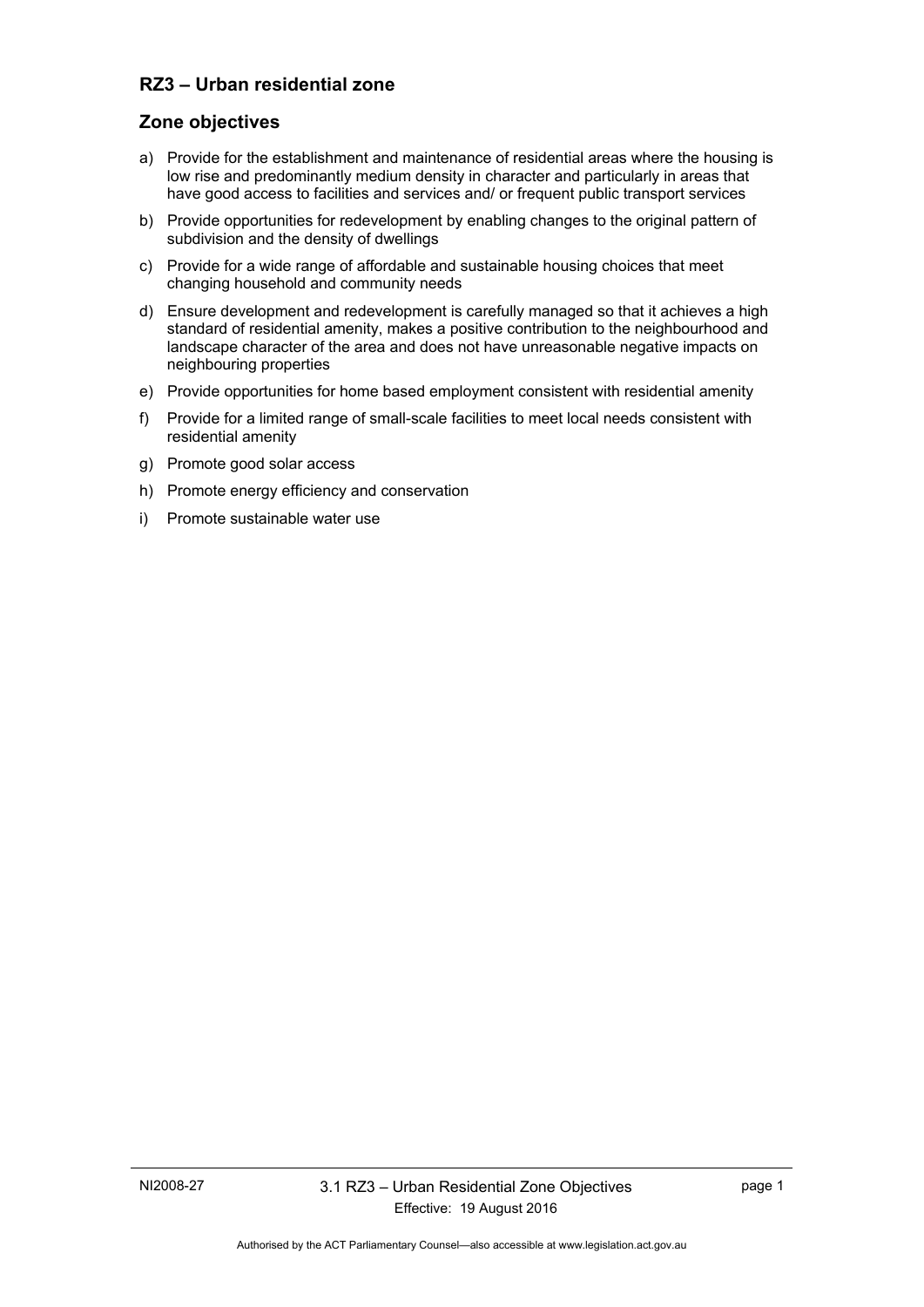# **RZ3 – Urban residential zone development table**

#### **EXEMPT DEVELOPMENT**

Development approval is not required. Building approval may be required. On leased land, development must be authorised by a lease.

Single dwelling housing – new residential land, subject to section 20 and schedule 1 of the Planning and Development Regulation 2008.

Exempt development identified in section 20 and schedule 1 of the Planning and Development Regulation 2008.

### **ASSESSABLE DEVELOPMENT**

Development application required.

On leased land, development must be authorised by a lease.

**MINIMUM ASSESSMENT TRACK** 

**CODE** 

Development application required and assessed in the code track

**Development**

Single dwelling housing that complies with the relevant rules, except where exempted from requiring development approval by section 20 and schedule 1 of the Planning and Development Regulation 2008.

Development specified as additional code track development in a suburb precinct code for land shown on the relevant suburb precinct map

Varying a lease to do one or more of the following:

- 1. express or change the number of approved or lawfully erected dwellings
- 2. allow a *secondary residence* where erection of a *secondary residence* has been approved
- 3. remove, relocate or change easements.

#### **MINIMUM ASSESSMENT TRACK**

|             |              |             |   | - |
|-------------|--------------|-------------|---|---|
|             |              |             |   |   |
| ∼<br>ـ<br>ー | M.<br>÷<br>- | ×<br>∼<br>- | ∼ |   |

Development application required and assessed in the merit track, unless specified in schedule 4 of the Planning and Development Act 2007 (as impact track)

| <b>Development</b>                          |                                             |  |  |
|---------------------------------------------|---------------------------------------------|--|--|
| ancillary use                               | parkland                                    |  |  |
| boarding house                              | residential care accommodation              |  |  |
| child care centre                           | retirement village                          |  |  |
| community activity centre                   | sign                                        |  |  |
| consolidation                               | single dwelling housing (where not exempt   |  |  |
|                                             | development or code track assessable)       |  |  |
| demolition                                  | secondary residence                         |  |  |
| development specified as additional merit   | special dwelling                            |  |  |
| track development in a suburb precinct code |                                             |  |  |
| for land shown on the relevant suburb       |                                             |  |  |
| precinct map                                |                                             |  |  |
| quest house                                 | subdivision                                 |  |  |
| health facility                             | supportive housing                          |  |  |
| home business                               | temporary use                               |  |  |
| minor road                                  | varying a lease (where not prohibited, code |  |  |
|                                             | track or impact track assessable)           |  |  |
| minor use                                   |                                             |  |  |
| multi-unit housing                          |                                             |  |  |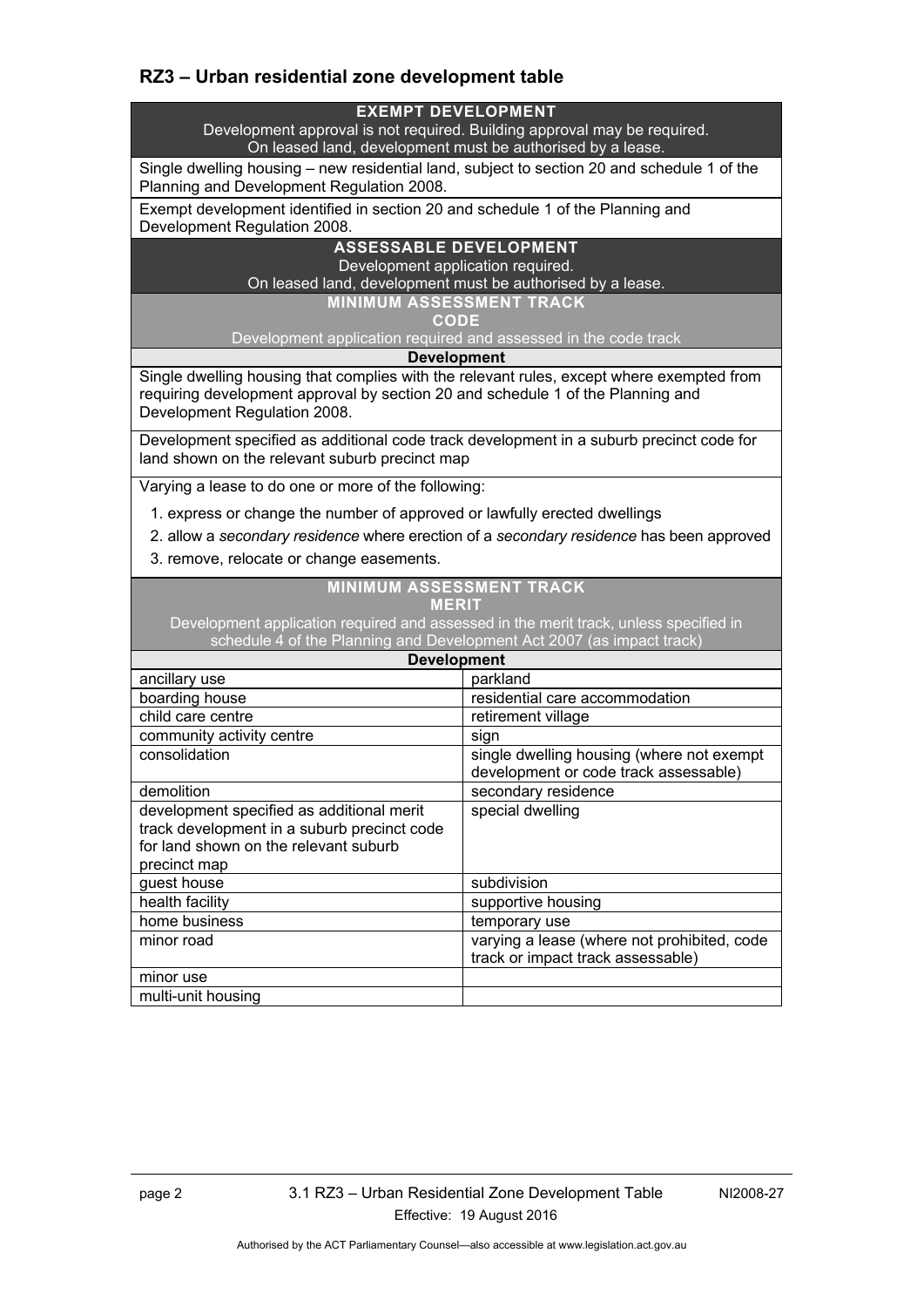|                                                                                                                                                                   | Development application required and assessed in the impact track                                                                 |  |  |  |
|-------------------------------------------------------------------------------------------------------------------------------------------------------------------|-----------------------------------------------------------------------------------------------------------------------------------|--|--|--|
| 1. Development that is not:                                                                                                                                       |                                                                                                                                   |  |  |  |
|                                                                                                                                                                   | a. Exempt, code track or merit track development (see section 132 of the<br>Planning and Development Act 2007); or                |  |  |  |
| b.                                                                                                                                                                | Prohibited development, other than development that is permitted under s137 of<br>the Planning and Development Act 2007.          |  |  |  |
| 2.                                                                                                                                                                | Development specified in schedule 4 of the Planning and Development Act 2007 and<br>not listed as a prohibited use in this table. |  |  |  |
| 3.                                                                                                                                                                | Development that is authorised by a lease and listed as a prohibited use in this table.                                           |  |  |  |
| Development declared under section 124 or section 125 of the Planning and<br>4.<br>Development Act 2007 and not listed as a prohibited development in this table. |                                                                                                                                   |  |  |  |
| 5.                                                                                                                                                                | Varying a lease to add a use assessable under the impact track.                                                                   |  |  |  |
|                                                                                                                                                                   | <b>PROHIBITED DEVELOPMENT</b>                                                                                                     |  |  |  |
| Development listed below is prohibited development except where it is listed elsewhere in                                                                         |                                                                                                                                   |  |  |  |
| this development table.                                                                                                                                           |                                                                                                                                   |  |  |  |
| agriculture                                                                                                                                                       | liquid fuel depot                                                                                                                 |  |  |  |
| airport                                                                                                                                                           | mining industry                                                                                                                   |  |  |  |
| animal care facility                                                                                                                                              | mobile home park                                                                                                                  |  |  |  |
| animal husbandry                                                                                                                                                  | motel                                                                                                                             |  |  |  |
| aquatic recreation facility                                                                                                                                       | municipal depot                                                                                                                   |  |  |  |
| bulk landscape supplies                                                                                                                                           | nature conservation area                                                                                                          |  |  |  |
| business agency                                                                                                                                                   | offensive industry                                                                                                                |  |  |  |
| car park                                                                                                                                                          | office                                                                                                                            |  |  |  |
| caretakers residence                                                                                                                                              | outdoor recreation facility                                                                                                       |  |  |  |
| caravan park/camping ground                                                                                                                                       | overnight camping area                                                                                                            |  |  |  |
| cemetery                                                                                                                                                          | pedestrian plaza                                                                                                                  |  |  |  |
| civic administration                                                                                                                                              | place of assembly                                                                                                                 |  |  |  |
| club                                                                                                                                                              | place of worship                                                                                                                  |  |  |  |
| communications facility                                                                                                                                           | plant and equipment hire establishment                                                                                            |  |  |  |
| community theatre                                                                                                                                                 | plantation forestry                                                                                                               |  |  |  |
| commercial accommodation unit                                                                                                                                     | produce market                                                                                                                    |  |  |  |
| corrections facility                                                                                                                                              | public agency                                                                                                                     |  |  |  |
| craft workshop                                                                                                                                                    | public transport facility                                                                                                         |  |  |  |
| cultural facility                                                                                                                                                 | railway use                                                                                                                       |  |  |  |
| defence installation                                                                                                                                              | recyclable materials collection                                                                                                   |  |  |  |
| development specified as additional<br>prohibited development in a suburb precinct<br>code for land shown on the relevant suburb                                  | recycling facility                                                                                                                |  |  |  |
| precinct map                                                                                                                                                      |                                                                                                                                   |  |  |  |
| drink establishment                                                                                                                                               | religious associated use                                                                                                          |  |  |  |
| drive-in cinema                                                                                                                                                   | restaurant                                                                                                                        |  |  |  |
| educational establishment                                                                                                                                         | sand and gravel extraction                                                                                                        |  |  |  |
| emergency services facility                                                                                                                                       | scientific research establishment                                                                                                 |  |  |  |
| farm tourism                                                                                                                                                      | serviced apartment                                                                                                                |  |  |  |
| freight transport facility                                                                                                                                        | service station                                                                                                                   |  |  |  |
| funeral parlour                                                                                                                                                   | <b>SHOP</b>                                                                                                                       |  |  |  |
| general industry                                                                                                                                                  | stock/sale yard                                                                                                                   |  |  |  |
| group or organised camp                                                                                                                                           | store                                                                                                                             |  |  |  |
| hazardous industry                                                                                                                                                | tourist facility                                                                                                                  |  |  |  |

**MINIMUM ASSESSMENT TRACK IMPACT**